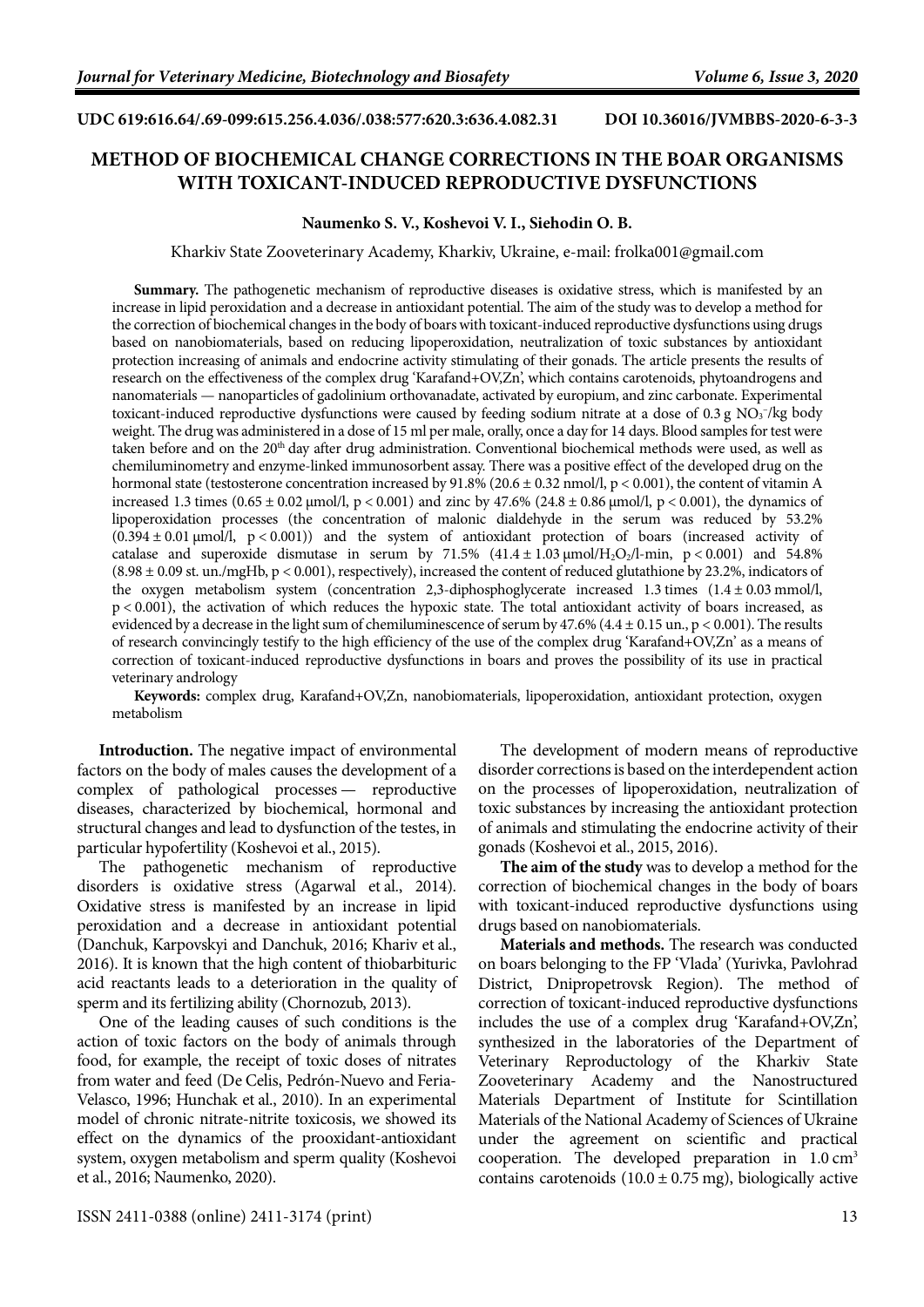substances from the rhizome of marsh calamus  $(1.0 \pm 0.05 \text{ mg})$  and nanomaterials — nanoparticles of gadolinium orthovanadate activated by europium  $(0.00015 \pm 0.00001 \text{ mg})$  and zinc carbonate  $(2.0 \pm 0.1 \text{ mg})$ , the basis of the pharmaceutical composition was refined oil.

The group of animals for production testing consisted of clinically healthy males  $(n = 5)$ , live weight  $291.0 \pm 5.3$  kg aged 4–6 years, kept on a standard diet and had free access to water. Experimental toxicant-induced reproductive dysfunctions were induced by feeding sodium nitrate at a dose of  $0.3$  g  $NO<sub>3</sub><sup>-</sup>/kg$  body weight of the male. The drug was administered in a dose of 15 ml per male, orally, once a day for 14 days. Blood samples for test were taken before and on the 20<sup>th</sup> day after drug administration.

The effectiveness of the developed drug was determined by changes in the content of vitamin A, zinc, the dynamics of the prooxidant-antioxidant system, oxygen metabolism and hormonal state. In the laboratory of the Department of Veterinary Reproductology, the content of vitamin A was determined by the Bessey method in the modification by Levchenko et al. [\(Vlizlo,](#page-3-4)  [2012\)](#page-3-4). Indexes of oxygen metabolism were determined: the number of erythrocytes by photocolorimetric registration of the studied samples optical density on KFK-3 at a wavelength of 670 nm, the hemoglobin concentration was investigated by hemoglobin cyanide method followed by photocolorimetry at an optical path of 540 nm, the content of 2,3-diphosphoglycerate in the erythrocyte suspension was determined spectrophotometrically (Dyce method modified by Apukhovska). The content of zinc in the serum was determined by atomic adsorption spectrophotometry at the Department of Animal Internal Medicine of the Kharkiv State Zooveterinary Academy.

In boars the following parameters were spectrophotometrically determined: the dynamics of the prooxidant-antioxidant system was determined by the content of the final product of lipoperoxidation malonic dialdehyde by reaction with thiobarbituric acid [\(Fedorova, Korshunova and Larsky, 1983\)](#page-2-5), and the activity of superoxide dismutase by the degree of inhibition of the reaction by the enzyme to reduce nitroblue tetrazolium in the presence of NADH and phenazine methosulfate [\(Dubinina et](#page-2-6) al., 1990), catalase activity on the ability of hydrogen peroxide to form a stable complex with ammonium molybdate, the color intensity of which was measured at  $\lambda = 410$  nm [\(Korolyuk et](#page-3-5) al., 1988), the amount of reduced glutathione was determined by the Butler method using Ellman's reagent [\(Vlizlo, 2012\)](#page-3-4) at the Central Research Laboratory of the National University of Pharmacy.

The general antioxidant activity of boars was studied by chemiluminescent analysis in the laboratory of Institute for Scintillation Materials of the National Academy of Sciences of Ukraine.

The concentration of testosterone in the serum was determined in the State Institution 'V. Danilevsky Institute for Endocrine Pathology Problems of the National Academy of Medical Sciences of Ukraine' using the method of enzyme-linked immunosorbent assay. Statistical processing of the results was conducted by Student's *t*-test [\(Rebrova, 2002\)](#page-3-6).

**Results.** In the correction of toxicant-induced reproductive dysfunctions in boars, we found high efficiency of the developed drug. In particular, there was a positive effect on the hormonal state, the content of vitamin A and zinc (Table 1).

**Table 1 —** The effect of the complex drug 'Karafand+OV,Zn' on the content of vitamin A, zinc and testosterone concentration in boars  $(M \pm m)$ 

| <b>Indexes</b>                        | Before ad- After ad-                            |  |
|---------------------------------------|-------------------------------------------------|--|
|                                       | ministration ministration                       |  |
| Vitamin A, µmol/l                     | $0.28 \pm 0.012$ 0.65 $\pm 0.02$ <sup>*</sup>   |  |
| Zinc, $\mu$ mol/l                     | $16.8 \pm 0.374$   24.8 $\pm 0.86$ <sup>*</sup> |  |
| Testosterone concentration,<br>nmol/l | $10.74 \pm 0.214$ 20.6 ± 0.32*                  |  |

Note.  $* - p < 0.001$  compared to pre-introduction.

The content of vitamin A in boars increased almost 1.3 times  $(0.65 \pm 0.02 \,\mu\text{mol/l}, p < 0.001)$ , while the amount of zinc in the serum increased by 47.6% (24.8  $\pm$  0, 86 μmol/l, p < 0.001). Normalization of the hormonal state was noted — the concentration of testosterone was higher by  $91.8\%$  (20.6  $\pm$  0.32 nmol/l, p < 0.001) compared to the indicators before administration.

The effect of the drug on the dynamics of lipoperoxidation processes and the system of antioxidant protection of boars was effective (Table 2).

**Table 2 —** Dynamics of the prooxidant-antioxidant system of boars under the action of a complex drug 'Karafand+OV,Zn'  $(M \pm m)$ 

| <b>Indexes</b>                                      | Before ad-       | After ad-           |  |
|-----------------------------------------------------|------------------|---------------------|--|
|                                                     | ministration     | ministration        |  |
| Erythrocyte content:                                |                  |                     |  |
| Malon dialdehyde, µmol/l                            | $46.4 \pm 1.21$  | $37.6 \pm 0.81**$   |  |
| Catalase, µmol/H <sub>2</sub> O <sub>2</sub> /l-min | $14.6 \pm 0.68$  | $26.5 \pm 0.52**$   |  |
| Reduced glutathione,<br>$\mu$ mol/l                 | $3.02 \pm 0.16$  | $3.72 \pm 0.15^*$   |  |
| Serum content:                                      |                  |                     |  |
| Malon dialdehyde, µmol/l                            | $0.842 \pm 0.02$ | $0.394 \pm 0.01**$  |  |
| Catalase, µmol/H <sub>2</sub> O <sub>2</sub> /l-min | $24.14 \pm 1.02$ | $41.4 \pm 1.03**$   |  |
| Superoxide dismutase,<br>st. un./mgHb               | $5.8 \pm 0.14$   | $8.98 \pm 0.09**$   |  |
| Light-sum of<br>chemiluminescence, un.              | $8.4 \pm 0.14$   | $4.4 \pm 0.15^{**}$ |  |

Notes:  $* - p < 0.05$ ,  $** - p < 0.001$  compared to preintroduction.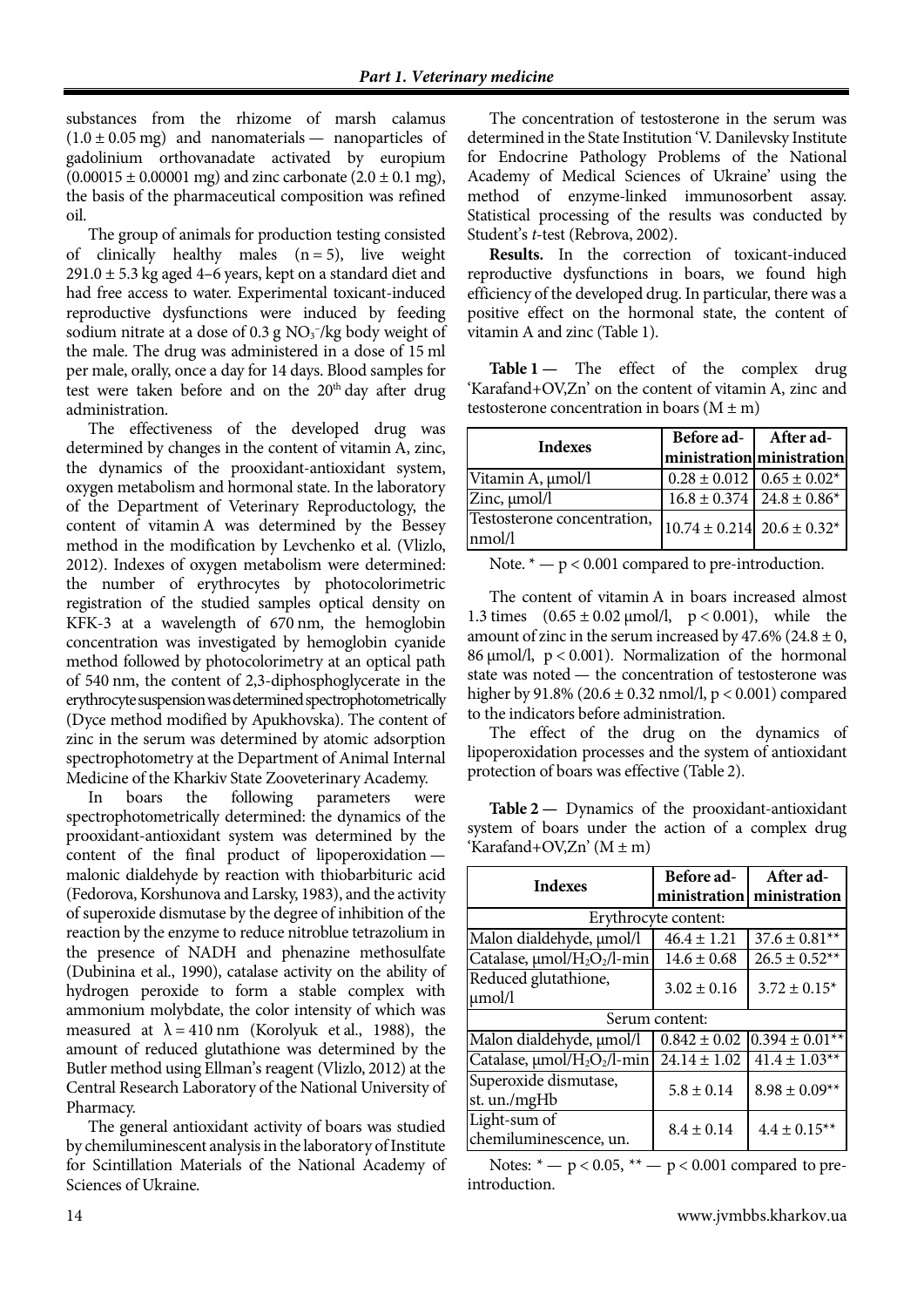It was noted that the significant effect of the drug 'Karafand+OV,Zn' — was effectively reduced the amount of malonic dialdehyde in serum by 53.2%  $(0.394 \pm 0.01 \,\text{\mu} \text{mol/l}, p < 0.001)$  and erythrocytes by 19%  $(37.6 \pm 0.81 \text{ µmol/l}, p < 0.001)$ . Under the action of the drug revealed a significant increase in catalase activity in serum by 71.5% (41.4 ± 1.03  $\mu$ mol/H<sub>2</sub>O<sub>2</sub>/l-min, p < 0.001) and in erythrocytes by 81.9% (26.5  $\pm$  0.52 µmol/H<sub>2</sub>O<sub>2</sub>/lmin,  $p < 0.001$ ). There was an increase in superoxide dismutase activity by  $54.8\%$   $(8.98 \pm 0.09 \text{ st. un./mgHb,}$  $p < 0.001$ ) compared with pre-administration. This is marked in the body of boars by a decrease in the activity of catalase and superoxide dismutase activity [\(Shostya](#page-3-7)  et [al., 2020\)](#page-3-7). The content of reduced glutathione in erythrocytes was probably higher by 23.2%  $(3.72 \pm 0.15 \text{ }\mu\text{mol/l}, \text{ } p < 0.05)$  of the group of animals before drug administration. Similar results of the research of a decrease in the activity of antioxidant enzymes in boars in the testes and epididymis and increasing their values after correction (Tang et [al., 2019\)](#page-3-8). The total antioxidant activity of boars increased, as evidenced by a decrease in the light sum of chemiluminescence of serum by 47.6%  $(4.4 \pm 0.15 \text{ un.}, p < 0.001)$ .

There was also a positive effect of this drug on the indicators of the oxygen metabolism system, the activation of which reduces the hypoxic state observed in the development of toxicosis (Table 3).

An increase in the number of erythrocytes by 44.9%  $(7.42 \pm 0.14 \times 10^{12} / l, p < 0.001)$ , hemoglobin content by 25.65% (106.8  $\pm$  1.93 g/l, p < 0.001) and probable increase in the concentration of 2,3-diphosphoglycerate in erythrocytes by 1.3 times  $(1.4 \pm 0.03 \text{ mmol/l}, p < 0.001)$ .

<span id="page-2-0"></span>Agarwal, A., Mulgund, A., Sharma, R. and Sabanegh, E. (2014) 'Mechanisms of oligozoospermia: an oxidative stress perspective', *Systems Biology in Reproductive Medicine*, 60(4), pp. 206–216. doi[: 10.3109/19396368.2014.918675.](https://doi.org/10.3109/19396368.2014.918675)

<span id="page-2-2"></span>Chornozub, T. V. (2013) *Influence of Antioxidant System Condition on Sperm Quality of Breeding Boars and Its Correction [Vplyv stanu antyoksydantnoi systemy na yakist spermy knurivplidnykiv ta yoho korektsiia]*. The dissertation thesis for the scientific degree of the candidate of veterinary sciences. Sumy: Sumy National Agrarian University. [in Ukrainian].

<span id="page-2-1"></span>Danchuk, O. V., Karpovskyi, V. I. and Danchuk, V. V. (2016) 'Indices of lipid peroxidation intensity in pigs under the influence of stress factors' [Indeksy intensyvnosti peroksydnoho okysnennia lipidiv u svynei za dii stresovoho faktora], *Scientific Messenger of Lviv National University of Veterinary Medicine and Biotechnologies named after S. Z. Gzhytskyj. Series: Veterinary Sciences [Naukovyi visnyk Lvivskoho natsionalnoho universytetu veterynarnoi medytsyny ta biotekhnolohii imeni S. Z. Gzhytskoho. Seriia: Veterynarni nauky]*, 18(1.2), pp. 47–50. Available at: [http://nbuv.gov.ua/UJRN/nvlnu\\_2016\\_18\\_1\(2\)\\_\\_10.](http://nbuv.gov.ua/UJRN/nvlnu_2016_18_1(2)__10) [in Ukrainian].

<span id="page-2-3"></span>De Celis, R., Pedrón-Nuevo, N. and Feria-Velasco, A. (1996) 'Toxicology of male reproduction in animals and humans',

**Table 3 —** The state of the system of oxygen metabolism of boars under the action of the complex drug 'Karafand+OV,Zn' (M ± m)

| <b>Indexes</b>                                  | Before ad-   After ad- | ministration ministration |
|-------------------------------------------------|------------------------|---------------------------|
| Erythrocytes, $\times 10^{12}/l$                | $5.12 \pm 0.09*$       | $7.42 \pm 0.14*$          |
| Hemoglobin concentration,<br>g/l                | $85 \pm 1.84$          | $106.8 \pm 1.93*$         |
| 2,3-diphosphoglycerate<br>concentration, mmol/l | $0.6 \pm 0.04$         | $1.4 \pm 0.03*$           |

Note.  $* - p < 0.001$  compared to pre-introduction.

Our results coincide with the use of antioxidant enzymes in the liver of wild boars against the background of selenium deficiency occurred during the winter [\(Jankowiak et](#page-2-7) al., 2015).

**Conclusions.** The results of research convincingly show the high efficiency of the complex drug 'Karafand+OV,Zn' as a means of correction of toxicantinduced reproductive dysfunctions in boars, in particular, its positive effect on the prooxidant-antioxidant system (reduction of malonic dialdehyde by  $53.2\%$  (p < 0.001) and increase in the activity of catalase by  $81.9\%$  ( $p < 0.001$ ) and superoxide dismutase by  $54.8\%$  ( $p < 0.001$ ), increase in the content of reduced glutathione by  $23.2\%$  (p < 0.05), oxygen metabolism (increase in concentration of 2,3 diphosphoglycerate by 1.3 times  $(p < 0.001)$ ), homeostasis (increase in vitamin A and zinc by 1.3 times and 47.6%, respectively) and hormonal state (increase in testosterone concentration by  $91.8\%$  ( $p < 0.001$ )).

## **References**

*Archives of Andrology*, 37(3), pp. 201–218. doi: [10.3109/](https://doi.org/10.3109/01485019608988523) [01485019608988523.](https://doi.org/10.3109/01485019608988523)

<span id="page-2-6"></span>Dubinina, E. E., Babenko, G. A., Shcherbak, I. G. and Turkin, V. B. (1990) 'Characteristics of superoxide dismutase of human blood plasma', *Free Radical Biology and Medicine*, 9(Suppl), p. 130. doi[: 10.1016/0891-5849\(90\)90637-X.](https://doi.org/10.1016/0891-5849(90)90637-X)

<span id="page-2-5"></span>Fedorova, T. N., Korshunova, T. S. and Larsky, E. G. (1983) 'Reactions with thiobarbituric acid for fluorometric determination of the blood malonic dialdehyde' [Reaktsii s tiobarbiturovoy kislotoy dlya opredeleniya malonovogo dial'degida krovi metodom flyuorimetrii], *Laboratory Science [Laboratornoe delo]*, 3, pp. 25–27. [in Russian].

<span id="page-2-4"></span>Hunchak, V. M., Hufriy, D. F., Hutyy, B. V., Vasiv, R. O., Khariv, I. I., Khomik, R. I., Murska, S. D. and Guberuk, V. A. (2010) 'Influence of sodium nitrate in toxic doses on system of antioxidant defense and lipid peroxidation in blood of bullcalves' [Vplyv nitratu natriiu u toksychnykh dozakh na systemu antyoksydantnoho zakhystu ta perekysne okysnennia lipidiv u krovi buhaitsiv], *The Animal Biology [Biolohiia tvaryn]*, 12(1), pp. 151–158. Available at: [http://nbuv.gov.ua/UJRN/bitv\\_2010\\_](http://nbuv.gov.ua/UJRN/bitv_2010_12_1_25) [12\\_1\\_25.](http://nbuv.gov.ua/UJRN/bitv_2010_12_1_25) [in Ukrainian].

<span id="page-2-7"></span>Jankowiak, D., Pilarczyk, R., Drozd, R., Pilarczyk, B., Tomza-Marciniak, A., Wysocka, G., Rząd, I., Drozd, A. and